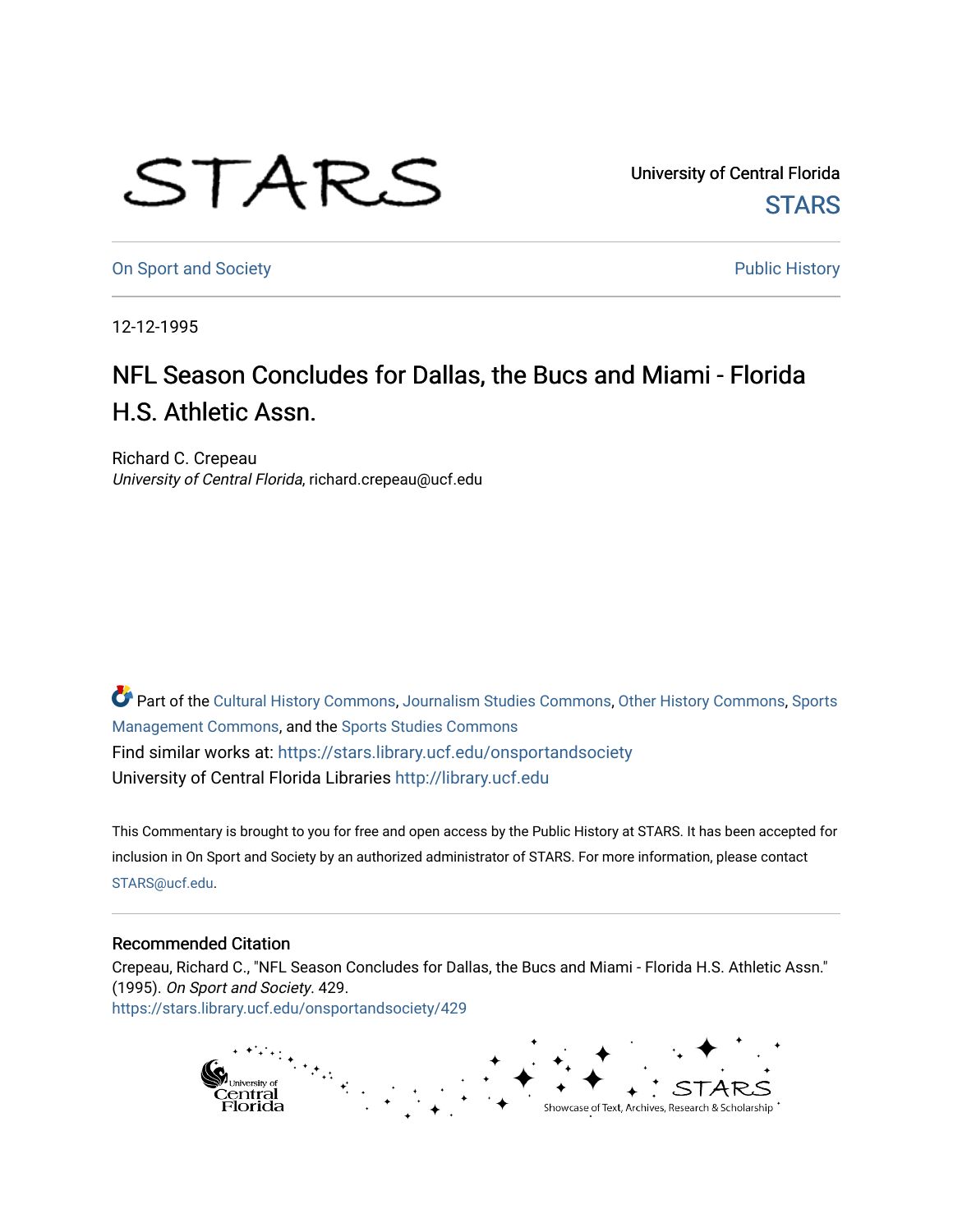## SPORT AND SOCIETY FOR H-ARETE December 12, 1995

This NFL season has had its share of surprises and disappointments, not to mention bizarre moments. Today I want to concentrate on three stories from this NFL season: the Bucs, the Dolphins, and the Switzer Stumble.

This last weekend saw all three of these stories reaching a climax. In Philadelphia Barry Switzer made news with his questionable decision to go for a first down on fourth and less than one from inside his own thirty yard line in a tie game with about two minutes to play. The Cowboys had converted on these situations repeatedly and Switzer no doubt thought they would again. They did not, but then a referee's whistle allowed them a second chance. He again did not punt, came back with exactly the same play, with exactly the same result.

Under normal circumstances such a decision would have been seen as questionable, although courageous, and that would have been it. But these were not normal circumstances. First, Philly won the game with field goal shortly thereafter; second, this loss by the Cowboys took away home field advantage throughout the playoffs; and third, it was Barry Switzer who made this decision.

Throughout the land for the next several hours and days the critics unloaded on Barry. This blunder was denounced as a nobrainer, dumb and dumber, and something akin to a crime against humanity. Now I am no fan of Barry, but if this had been done by guys named Marty or Bill there would have been some questioning the move, but the firestorm that came down on Barry, would not have come down on them. It is clear that the national, as well as the local Dallas media, have been waiting for this chance, and they let the ridicule roll. It was an amazing display of hostility to this egomanical figure of the NFL.

Also on Sunday the Tampa Bay Bucs made news, and it was even on the field. After a full decade of double digit losing seasons the Bucs, by winning in overtime on Sunday guaranteed themselves a season with less than ten losses. What is most remarkable about this development is that they have managed to do it with what is essentially no offense. Trent Dilfer has not been anything much different than Vinny, Craig, or the Throw'in Samoan. Statistically he is one of the worst quarterbacks in the league. The Bucs offense is pathetic.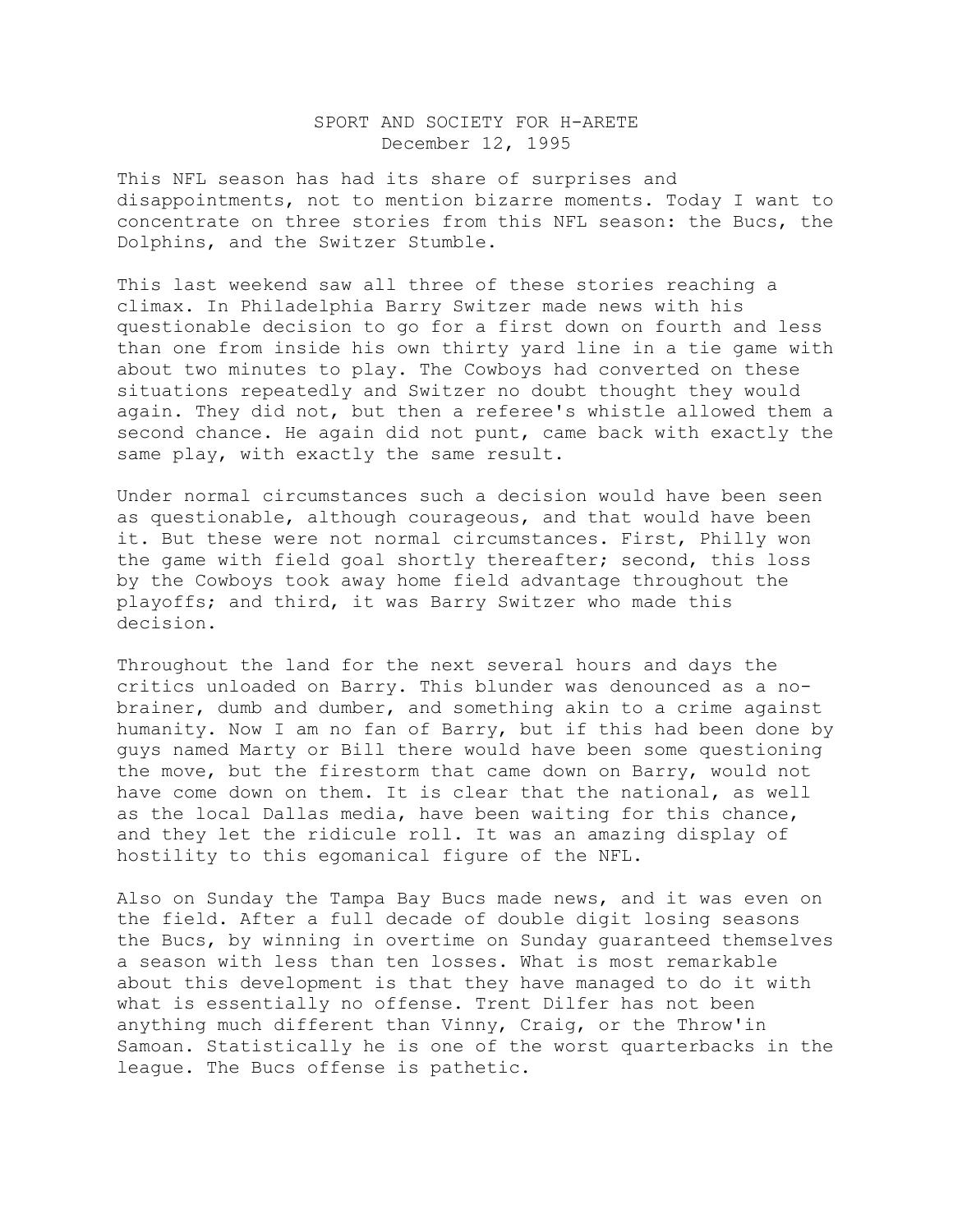What the Bucs have achieved has been by virtue of a combination of good defense and an extremely weak schedule. They are now 7-7 against some of the poorest competition in professional football, with an offense that is weaker than most teams in the state: professional or college. The only way that Dilfer may be the answer in Tampa Bay, would be if the question is, who is the next major disappointment who will be instrumental in Sam Wyche's departure? It is still too early to tell if the curse of Doc Williams has ended.

Down the peninsula in Miami a bigger puzzle is unfolding. After a 4-1 start in which the Dolphins looked like Super Bowl contenders, they have done a belly flop triggered by Marino's injury and sustained by the defensive collapse of nearly everyone except Bryan Cox. And then just when it looked like it was safe to say bye-bye to Don Shula and his offensive defensive coordinator, the Fish turn it around with a Marino miracle against Atlanta, and a defensive gem against the best team the AFC has to offer in the Chiefs.

It now appears that the Dolphins may be on the road to recovery, and perhaps even the Super Bowl, although that road must go through Buffalo next week. And in December that is never an easy place to find a win.

There is one other bit of interesting non-football news out of Miami. Last week the Florida High School Activities Association which has distinguished itself with ludicrous and lunatic decisions in the past, struck again.

This time their collective wisdom led them to disqualify the women's track team from Miami Gulliver Prep School after the team placed third in a two mile race. Deputy Commissioner Ron Allen of the FHSAA along with a referee agreed that the team's briefs were too brief, risque, and therefore inappropriate. Allen also said that the briefs "may lend an advantage to a runner."

The style of briefs worn by the Gulliver girls were the same style worn by the U.S. Olympic track team, and are designed for maximum aerodynamic effect. Gulliver's track team have been wearing the same track uniforms throughout the season, but only now at the State meet have they been accused of promoting eros rather than nike.

One can only wonder at this new level of silliness from one of the silliest groups in the State of Florida. They should stick